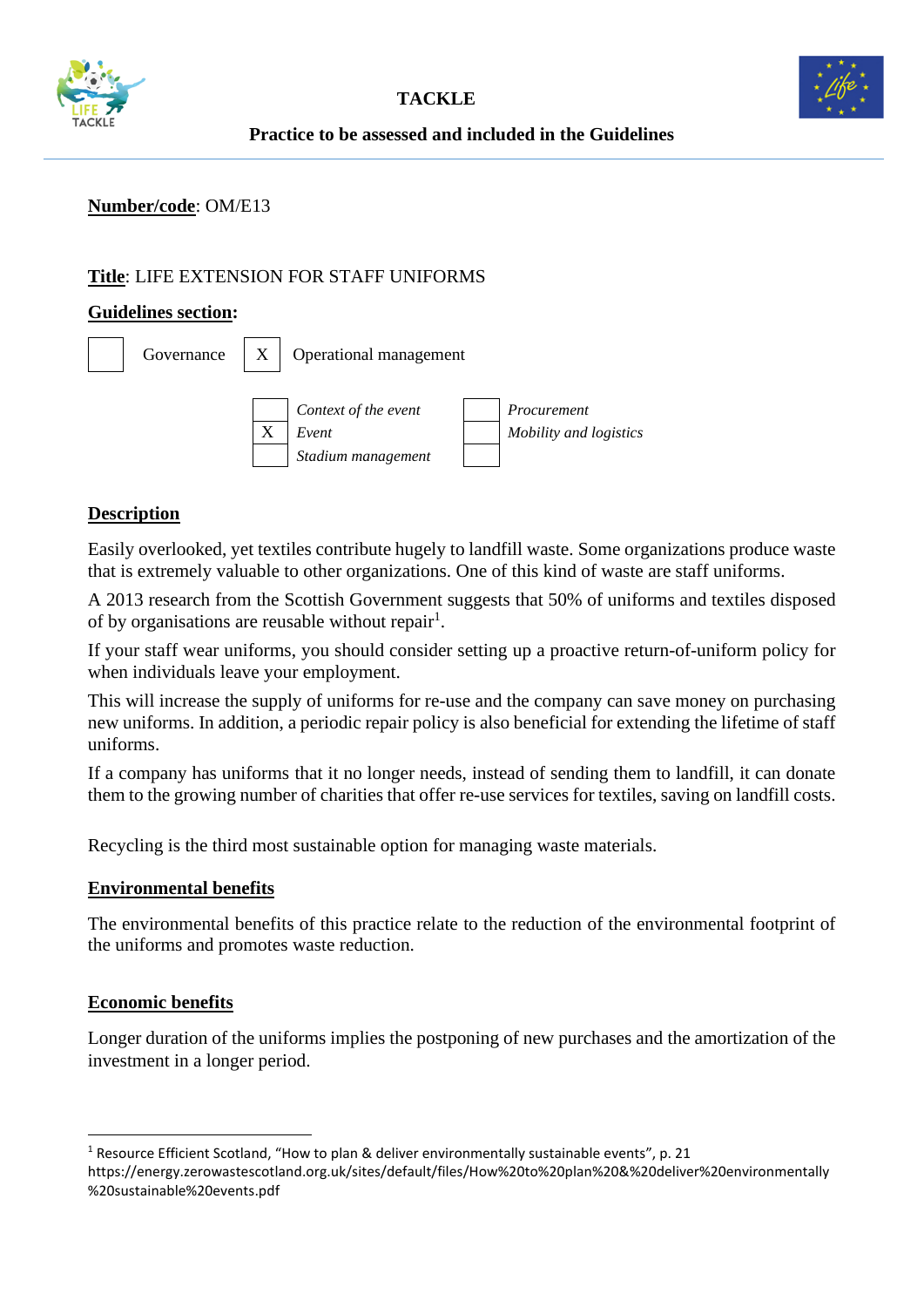## **Applicability and replicability potential**

## The practice can be easily replicated.

However, as highlighted by the UK-based organization Uniform Reuse, a major drawback of uniform reuse relates to the fact that usually corporate clothing is highly branded. Not only the presence of a logo could be a deterrent to secondary markets - as people are unlikely to want to be seen sporting an outfit with a company name across it – but there are also security risks associated with reuse of branded workwear (this is particularly true in the case of secure facilities and forces, such as banks, prisons, police service etc; for instance, some companies will not allow their workwear to be reused simply to protect their brand reputation, as they have no control over activities of non-staff members seen wearing their garments). Therefore, most companies want to ensure that their logos are removed when the uniforms are disposed of at end-of-life. However, logo removal can be costly and resource intensive, and in some cases causes enough damage to inhibit reuse entirely. One idea worth considering is to disassemble the garments, which allows whole panels of fabric to be reused, with only the logoed panel needing to be replaced. One option is heat bonding, in which adhesive and pressure are used in a reversible technique that could make disassembly easier<sup>2</sup>.

On the contrary, with regard to sports uniforms, usually the presence of a team's logo is positively embraced due to the emotional value attached to it.

## **Case studies**

# **PWC'S UNIFORM TAKE-BACK PROGRAM<sup>3</sup>**

PwC UK has six suppliers that provide services at their various locations – such as catering, security, hospitality, cleaning, etc. Together, they employ around 675 non-PwC people to work on site, most of whom are provided with PwC uniforms, to present a professional image of the company. This was estimated to account for some 3,300 items of clothing every year, weighing just under one ton.

Through their "Take-back program", they have engaged these suppliers in a take-back scheme, so that old uniforms are returned when new uniforms are distributed, and find better, more circular, endof -life destinations.

PwC identified a specialist textile recycling company which assesses and categorizes uniforms according to their condition. The result is that some uniforms are sold on to second hand markets, some turned into industrial rags and some shredded for use as automotive insulation. In addition, buttons and zips are removed and sold back into the fashion sector, where they can be used in new manufacturing.

So far, they have learnt that just under 20% of the items can be reused in their original state. Around 60% can be reused as rags. Approximately 20% have to be shredded. All can be used for some other market, reducing environmental impacts by eliminating the need for virgin materials.

In addition, they realized that integral logos mean uniforms can't be reused. As a next step, therefore, all corporate logos are removed and destroyed providing security and brand protection.

PwC also provides instructions to supplier staff on how to extend the life of their uniforms through proper care. Moreover, it provides them with a leaflet on caring for their new uniform, which

<sup>3</sup> PwC UK (2016)*, Corporate Sustainability Lessons Learned Going circular: Towards 100% reuse and recycling*: [https://www.pwc.co.uk/who-we-are/corporate-sustainability/assets/documents/lessons-learned-going-circular](https://www.pwc.co.uk/who-we-are/corporate-sustainability/assets/documents/lessons-learned-going-circular-towards-100-reuse-and-recycling.pdf)[towards-100-reuse-and-recycling.pdf](https://www.pwc.co.uk/who-we-are/corporate-sustainability/assets/documents/lessons-learned-going-circular-towards-100-reuse-and-recycling.pdf)

<sup>&</sup>lt;sup>2</sup> http://www.uniformreuse.co.uk/reports-case-studies.php?report=7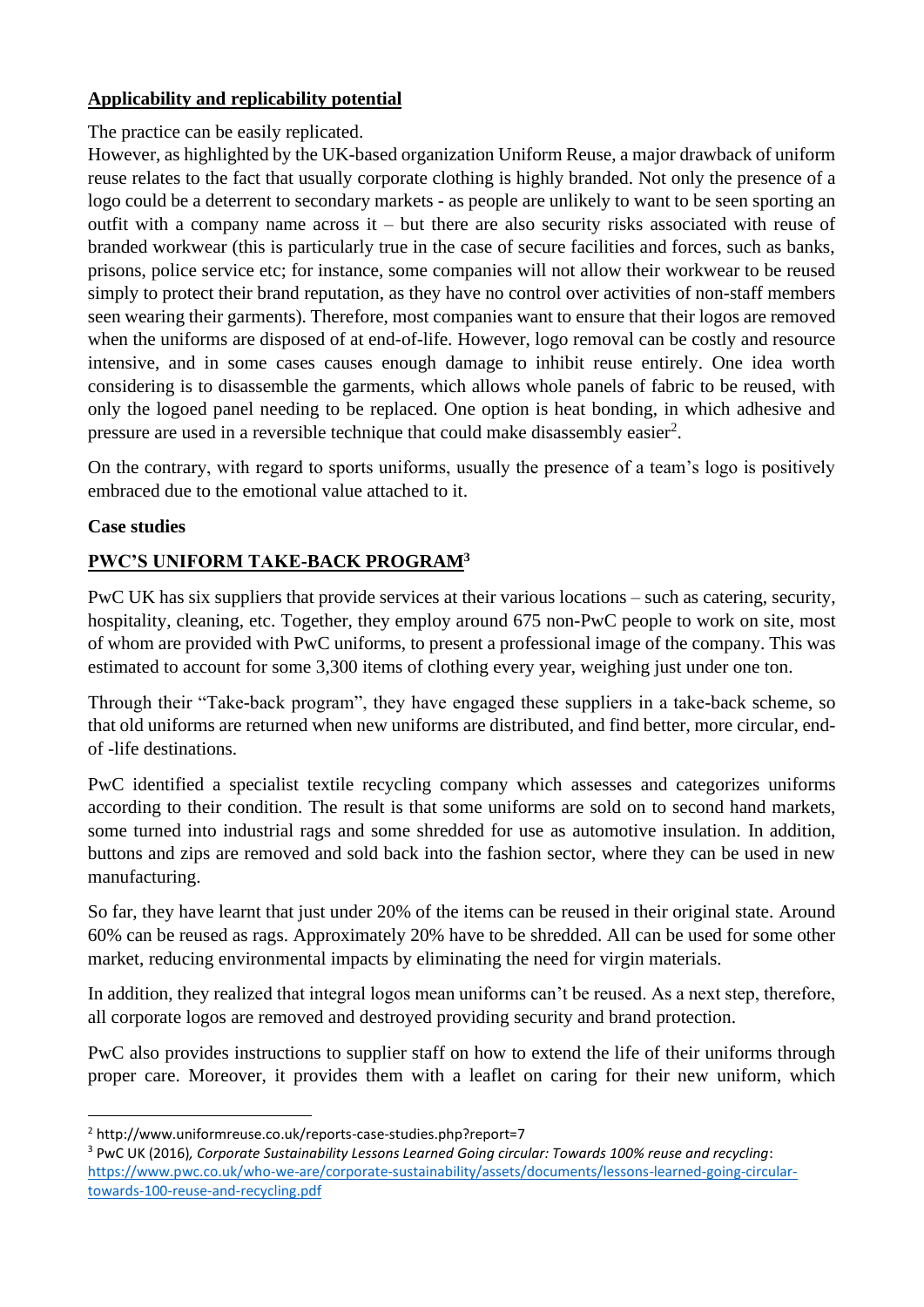encouraged them to wash at 30 degrees and to dry on a line (rather than tumble drying), to help reduce the clothes' in-use environmental impacts.

Costs: PwC estimated that this program costed so far 5-15 pence per person per year. Even though the textile recycling service is free, this is due to the costs of transporting the old uniforms to the specialist recycling provider, and to the fact that there is no offset through reduced landfill, as the uniforms were previously disposed of by our suppliers' employees. This was considered by PwC as a small price to pay to know that uniforms carrying their brand are being securely and responsibly disposed of, as well as in terms of the positive image that the company gains through this practice.

Benefits of this program:

- Supplier employees were pleased to participate in the program as they felt they were contributing to an environmental solution.

- Complete certainty of where uniforms are going and that all logos are properly removed, avoiding impersonation of PwC personnel.

- Energy, water and greenhouse gas emissions reductions, by avoiding the need for new clothing or industrial cloths though the reuse of some uniforms or part of them (eg. buttons) and extended life time thanks to the educational program aimed at improving uniform maintenance.

# **OFFICE DEPOT<sup>4</sup>**

Office Depot operates four distribution centers and six transport hubs in the UK and Ireland. The Office Depot brand supplies offices through large-scale contracts, while the Viking brand services SMEs and schools. 1,300 of the company's 2,200 employees wear a uniform that is eligible for replacement each year. Each employee is issued with five polo shirts, five short-sleeved shirts, three T-shirts, two pairs of trousers and one fleece. Office Depot initially struggled to identify recycling and re-use options due to the sewn-in company logo. Through the National Industrial Symbiosis Programme (NISP), it identified a local social enterprise company that was able to collect the uniforms and cover over the logos before distributing the clothing to its volunteers. The social enterprise operates an ongoing arrangement with Office Depot, making collections once a year. Each ton of clothing removed saved Office Depot around £70 in landfill costs.

## **GREENCOACH PROJECT<sup>5</sup>**

ERASMUS+ SPORT GREENCOACH "Incorporating sustainability in the governance of sport organisations" addresses grassroots sport organisations and aims to improve their environmental impacts by incorporating monitoring and benchmarking activities and sustainability as a cross-cutting element in their daily management. It also aims at promoting healthy lifestyles at individual and community levels, especially among young athletes. Within the project, an environmental footprint calculation of the main activities conducted by grassroots football clubs was carried out to identify environmental improvement opportunities. This analysis aimed at identifying the most impactful processes, so-called "hotspots", associated with the activities of the grassroots football clubs.

Considering the activities connected to the life cycle of a football match, sportwear and equipment are the most relevant and impactful categories. In particular, leather football shoes production is by far the most impactful, followed by sport suit and sports bag.

<sup>4</sup> Resource Efficient Scotland, *Save money on waste – Advice and support for organisations in Scotland,* p. 20:

https://energy.zerowastescotland.org.uk/sites/default/files/SaveMoneyOnWaste%20100614.pdf

<sup>5</sup> https://www.greencoacherasmus.eu/